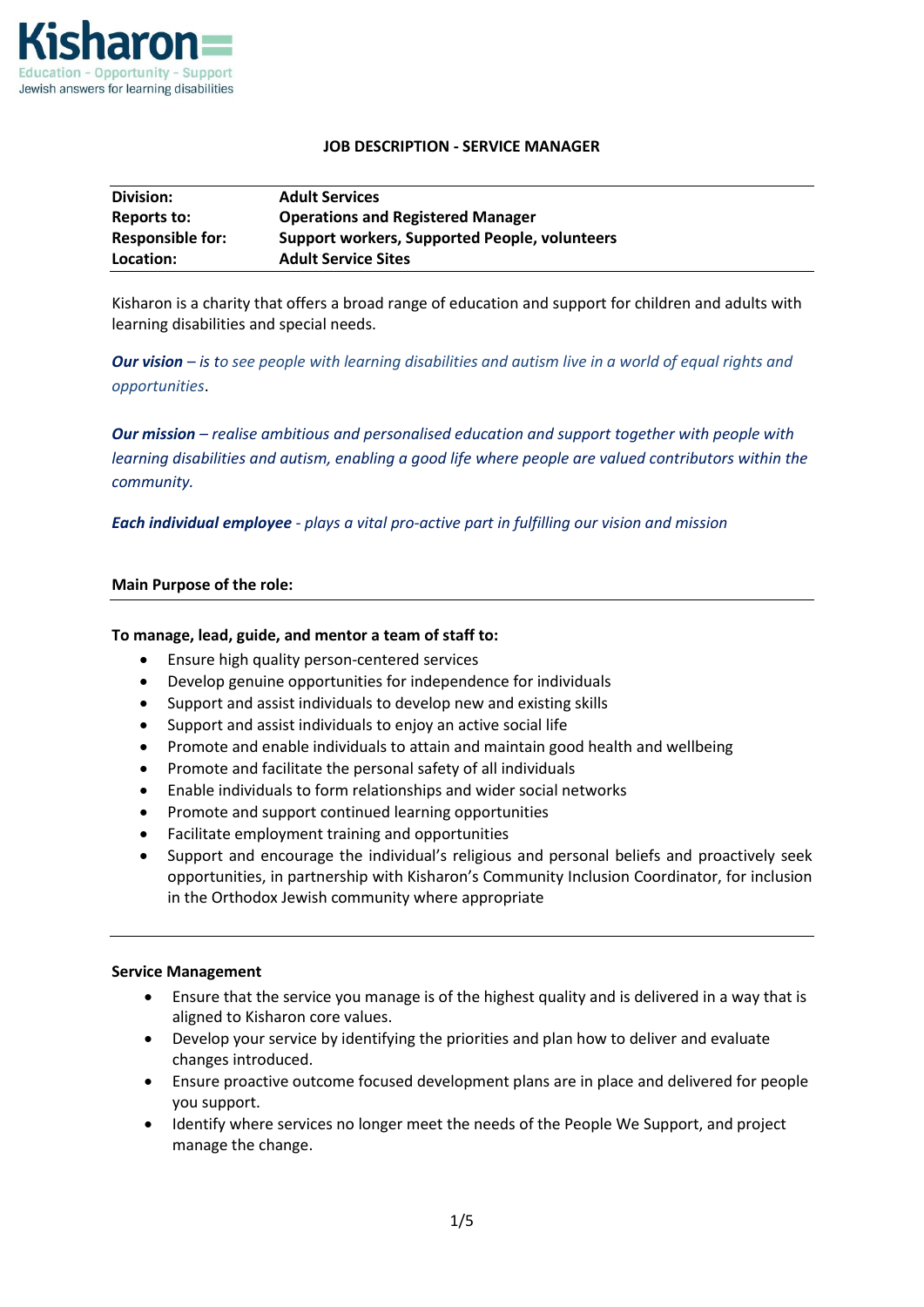

- To be responsible, as directed, for the health & safety of individuals by providing consistent support and to maintain sound working practices in line with CQC and Safeguarding regulations to ensure the welfare and safety of individuals within their own homes (for Supported Living), Kisharon premises and the wider community
- Positively and effectively make improvements where indicated by your line manager, Quality Assurance Manager or as an outcome of service reviews. Manage change, making sure that plans are owned and implemented in your area of responsibility
- Innovate and find new areas for service delivery, whilst managing risk.
- Ensure that rotas are produced well in advance of the month and the staff team are fully aware of where they are working for the next 4 weeks.
- Efficiently manage rota changes when they arise and cover support shifts when required.
- Inform the Operations Manager of any service deficiencies, omissions, or errors in a timely and appropriate manner.
- Take part in the on-call, out of office system.
- Manage records via software and paper solutions as required
- Undertake any other tasks commensurate to the job purpose as directed by and agreed with the Manager
- Conduct new assessments for people referred into Kisharon's services, and
- conduct ongoing assessments where required, including Mental Capacity
- With support from the Operations Manager and HR when necessary, conduct investigations into complaints/safeguarding/disciplinaries/grievances
- Conduct weekly and monthly audits
- Network and benchmark with other service providers
- Report notifications to CQC/Local authority

# **Supported People**

- Ensure that individual's religious beliefs are supported and encouraged and, with support from Head of Jewish Living and Community Inclusion Coordinator, that opportunities are sought for them to actively contribute to and engage with the Jewish Community.
- Ensure that the staff team are trained and familiar with Orthodox Jewish practice and adhere to it.
- Ensure personal care needs of individuals affording dignity, respect, and privacy.
- Actively work and engage with individuals to reshape and develop services that meet and respond to their needs.
- Involve individuals in the planning of existing and new services and to deliver services that people want and need
- Reinforce the principles of independent living and ensure that it is actively pursued in your service.
- Be the lead advocate for people we support
- Manage the support services for people we support
- Manage risks and responsibilities related to COVID-19 Pandemic

# **Staff Management**

- Line-management: ensure the effective use of performance management, mentoring, supervising, training, and appraisal for all department staff. Develop agreed performance targets (KPIs) and ensure an effective system is in place to monitor and report on these targets, ensuring they are met or exceeded and reviewed at regular intervals.
- Develop a problem-solving, solutions-focused, supportive culture in your team.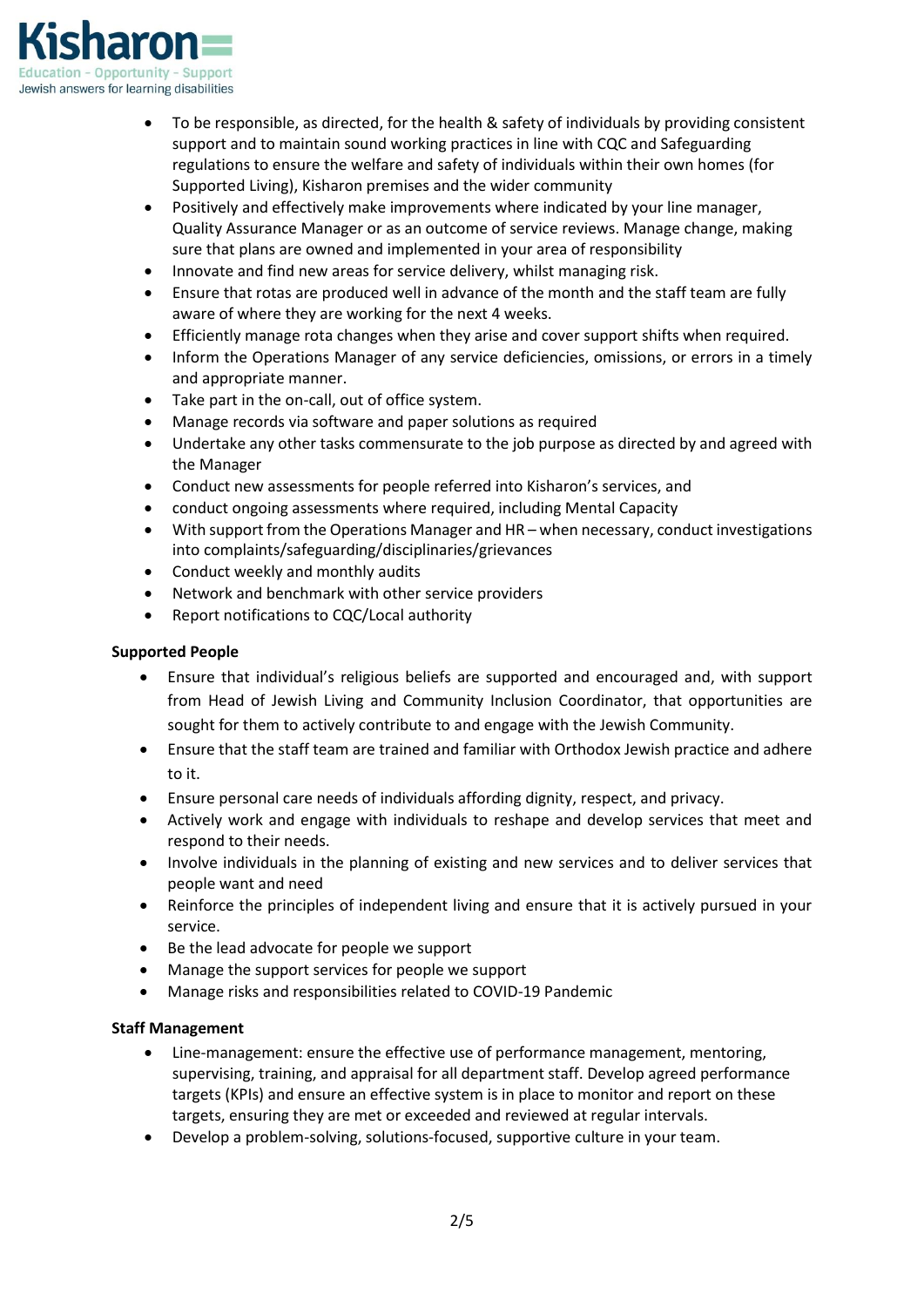

- Make sure staff are pro-actively and flexibly responding to the needs of people we support and that this is reflected in training, appraisal and support providing best practice and highquality services.
- Lead by example and develop your people.
- Build and develop strong team relationships throughout your service.
- Provide regular supportive feedback to your staff on both positive and negative aspects of their performance.
- Assist with recruiting and selecting staff for your service with the appropriate skills, experience, values, and behaviours.
- Delegate responsibilities as appropriate to your team, encourage responsibility.
- Manage conflict within the team; build a learning culture for continual improvement.
- Leadership: champion employee engagement to increase motivation and quality act with integrity, enable autonomy, share information, value each employee, celebrate achievements and team building, ensure employees are listened to, be visible, share the vision, and tackle performance issues with honesty and empathy.

## **Administrative and Financial Systems**

To be responsible for maintaining effective administrative and financial systems, to include:

- Maintaining appropriate, accurate records relating to staff and people we support.
- Ensuring individuals receive the benefits they are entitled to and that their personal finances are managed appropriately.
- Supporting individuals to pay charges for housing and care services as appropriate.
- Administering the petty cash weekly and housekeeping system ensuring that all expenditure is properly recorded and reconciled.
- Hold responsibility for your budget including income (local authority) and expenditure
- Writing reports, Supported Living internal KPIs, Barnet Quarterly KPIs and providing information about the service as required.

## **Partnership Working and Networking**

- Develop effective relationships with key stakeholders such as Kisharon Trustees & Board Members, Kisharon Senior Management Team including HR and Finance, local authority Commissioners, parents and guardians, health, and social work professionals.
- Be a positive ambassador for Kisharon at all times, building goodwill with all stakeholders.
- Work closely and effectively with your colleagues in other departments at Kisharon, such as Day Opportunities and Social Enterprises, Volunteer, Fundraising, etc.

## **Technical Skills**

- Ensure sound, good quality Person Centred Plans (PCP), Support Plans, Health Action plans and Hospital Passports are in place for all people we support.
- Liaise appropriately with families, carers, advocates, and other professionals who may be involved with people we support.
- Support individuals to claim all appropriate benefits.
- Make sure the service meets and exceeds the 5 standards set for the CQC Key lines of enquiry: Safe, Caring, Effective, Well-led and Responsive to the needs of people we support.
- Follow, and make sure your team follow, the reporting processes to local authority commissioners and the Care Quality Commission.
- Understand and respond to the internal management audit processes in a timely manner.
- Ensure that recording systems are up to date, both for staff and people we support.
- Maintain accurate records as required using IT software and equipment.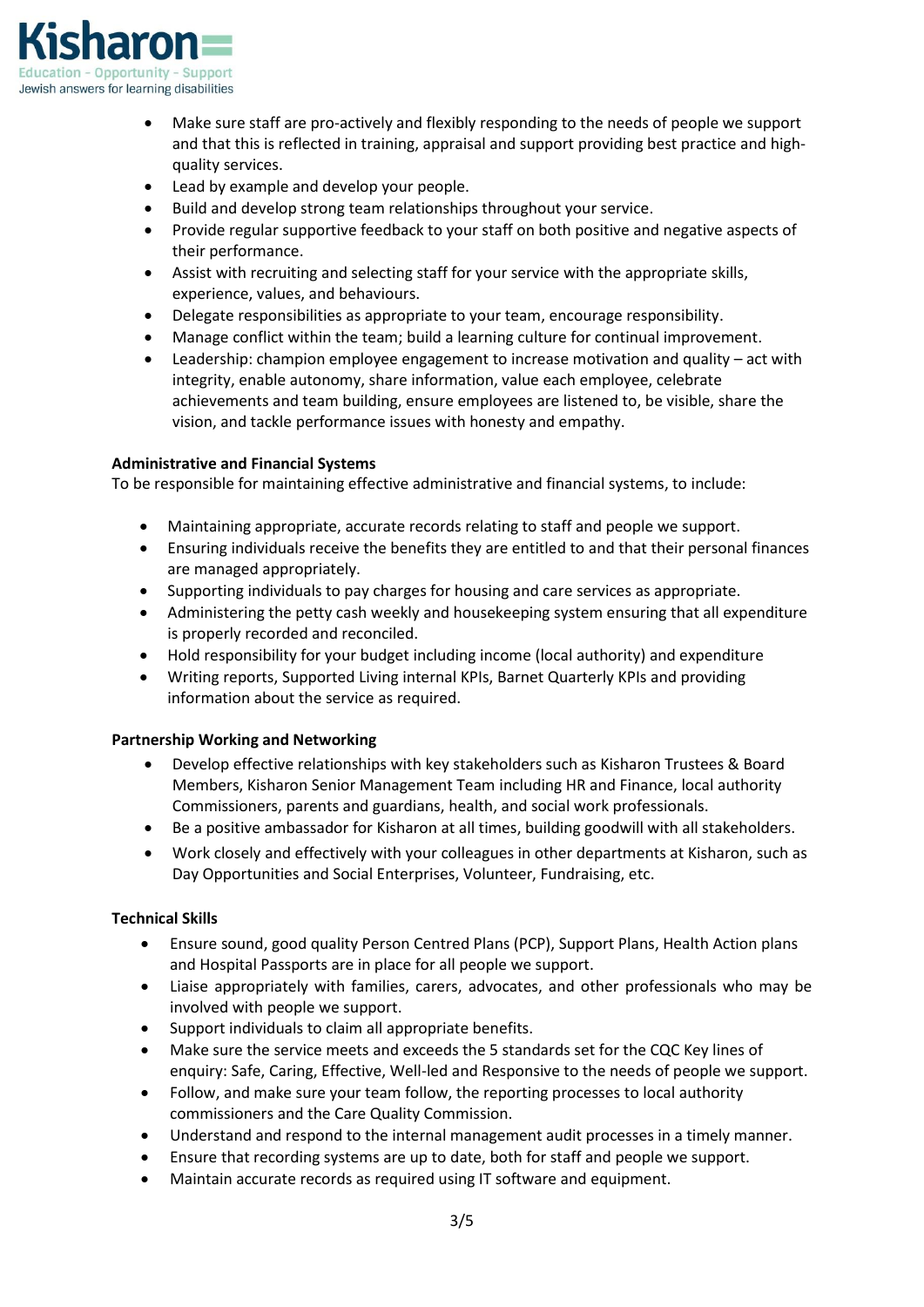

- Check that documents are completed, and that policies and procedures are adhered to.
- Carry out annual Individual Assessment Appraisals for staff team
- Plan and hold monthly staff meetings with the team and bi/tri-monthly (as directed by your manager) individual supervision meetings.

### **General:**

- Undertake training and attend courses as appropriate, and take responsibility for own CPD.
- Pro-actively and positively participate in regular team and inter-service meetings
- This role is based in Kisharon's Supported Living sites but attendance at meetings and events at other Kisharon and external sites is part of the role.
- Have sufficient up-to-date knowledge of, and ensure compliance with, all relevant government, local authority and CQC governance and legislation, and adhere to the Code of Conduct for Adult Social Care
- Kisharon works largely, though not exclusively, with members of the Jewish community, including Orthodox and ultra-Orthodox, and the post holder must understand and respect their beliefs and requirements as well as those of the wider Jewish and mainstream communities.
- Make yourself aware of, abide by and support all Kisharon policies, including, but not exclusively, confidentiality and data protection, safeguarding of children and vulnerable adults, equality and diversity, non-discriminatory practice, Health and Safety and Jewish orthodox ethos, reporting all concerns to an appropriate person.

This job description is not exhaustive and should be taken as a general outline of the duties of the post holder. It may be reviewed and varied periodically with due notice.

| Category                                                                                                               | Essential (E) | Desirable (D) |  |  |
|------------------------------------------------------------------------------------------------------------------------|---------------|---------------|--|--|
| Qualifications, training and other requirements to work                                                                |               |               |  |  |
| Vaccinations as legally required throughout the period of                                                              | E             |               |  |  |
| employment, including Covid-19                                                                                         |               |               |  |  |
| Level 4 Diploma in Health & Social Care or equivalent                                                                  | F             |               |  |  |
| Level 5 Diploma in Health & Social Care or equivalent (must be                                                         |               | D             |  |  |
| willing to successfully complete Level 5 training)                                                                     |               |               |  |  |
| <b>Adult Safeguarding</b>                                                                                              | E             |               |  |  |
| <b>Person Centred Planning</b>                                                                                         | E             |               |  |  |
| <b>Medication Administration</b>                                                                                       | E             |               |  |  |
| Health & Safety and First Aid at Work                                                                                  | E             |               |  |  |
| Full clean driving licence                                                                                             |               | D             |  |  |
| Commitment to continuous personal and professional                                                                     | E             |               |  |  |
| development                                                                                                            |               |               |  |  |
| Knowledge / experience / capabilities                                                                                  |               |               |  |  |
| Proven track record of managing and leading a team                                                                     | E             |               |  |  |
| Team leadership - supervisions / appraisals / team meetings /<br>supporting and inspiring to meet organisational goals | E             |               |  |  |

# **SERVICE MANAGER PERSON SPECIFICATION**